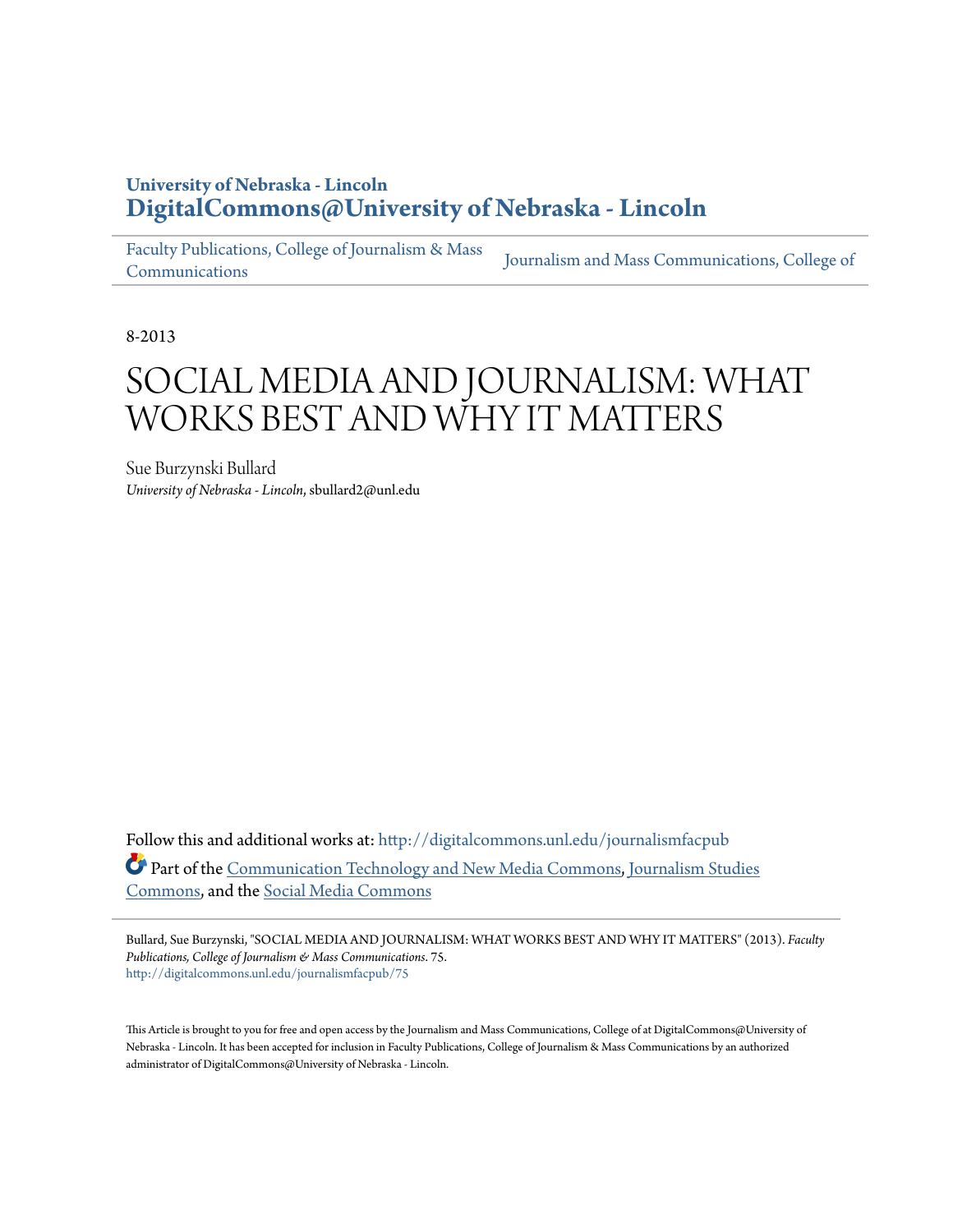# SOCIAL MEDIA AND JOURNALISM: WHAT WORKS BEST

AND WHY IT MATTERS

Sue Burzynski Bullard Associate Professor College of Journalism and Mass Communications University of Nebraska-Lincoln

A paper prepared for presentation at the national convention of the Association for Education in Journalism and Mass Communication, Washington, D.C., Aug. 10, 2013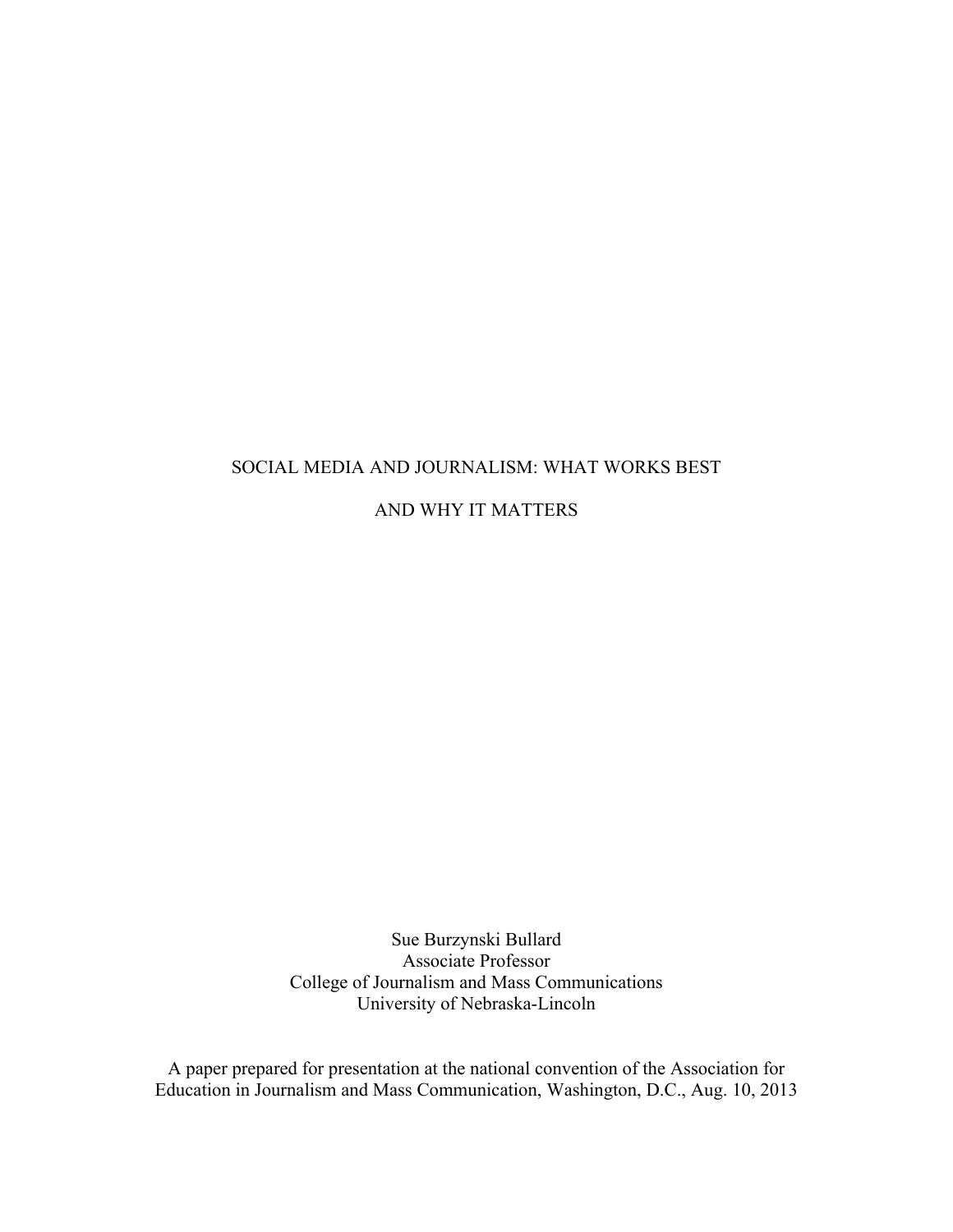#### **Abstract**

As more Americans turn to social media sites for news and information, news organizations respond by using social networks as platforms to deliver content. This study examines how news outlets use social media platforms, the positive impact and concerns raised by social media use, and the best practices editors identify for effective social media use. The study aims to help editors understand which approaches to social media attract audiences and increase reader or audience interaction.

#### **Keywords**

News, social media, engagement, journalism, newspapers, broadcast, Facebook, Twitter

## **Introduction**

Social networks are a rapidly growing source of news. The number of U.S. adults who say they regularly get news or news headlines on social networking sites such as Facebook or Twitter nearly tripled in two years, from 7 percent to 20 percent, according to a 2012 Pew Research Center survey. News has become integral to social networks. The number of social network users who said they saw news on the sites yesterday grew from 19 percent to 36 percent from 2010 to 2012, according to  $Pew<sup>1</sup>$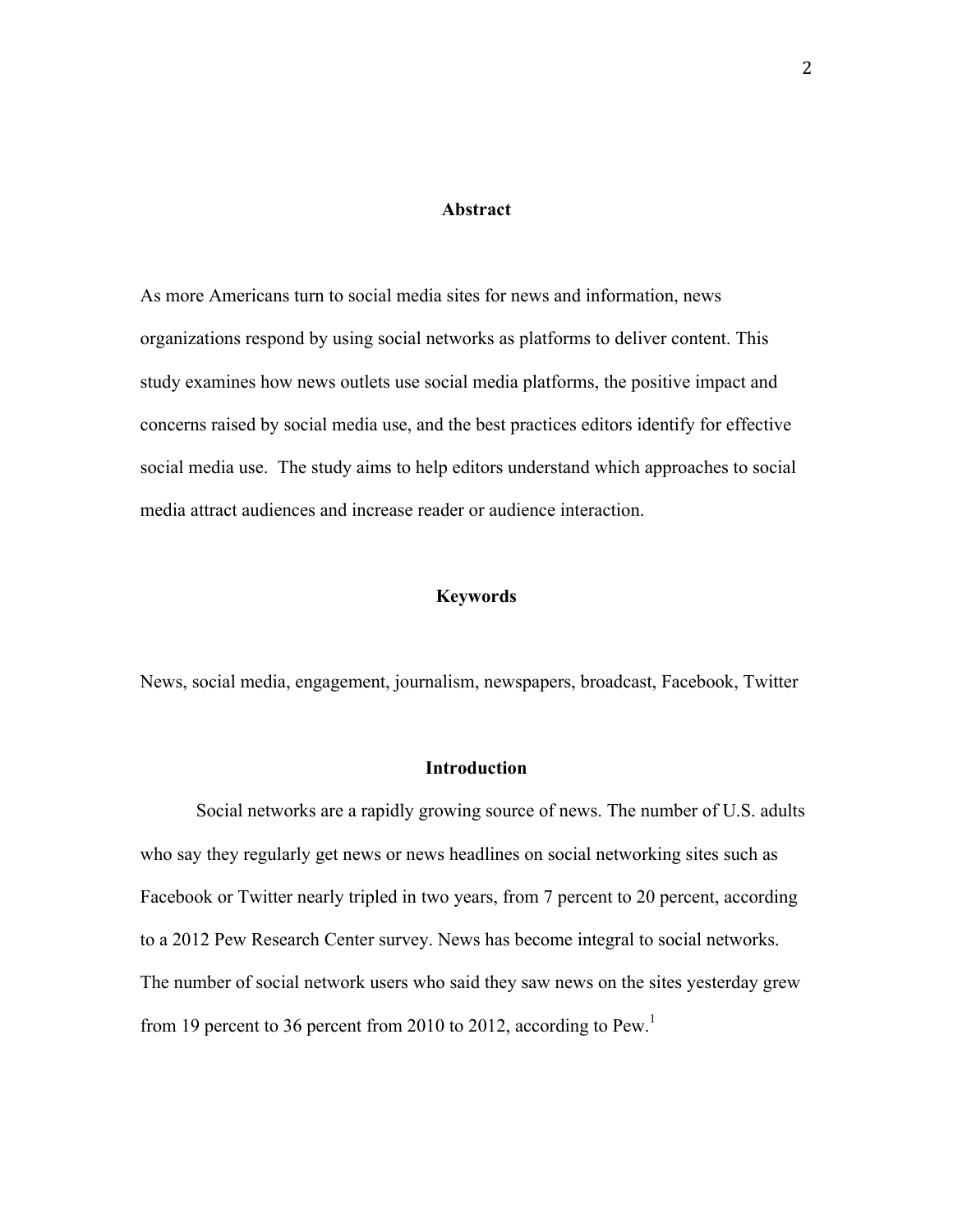Newspapers, faced with continuing declines in print circulation, are signing on to social networks. Kenny Olmstead, Amy Mitchell and Tom Rosenstiel writing about a Pew Research Center study on Web news behavior said, "If searching for news was the most important development of the last decade, sharing news may be among the most important of the next."<sup>2</sup> News organizations are adapting to the new world of sharing news and information on social networks. The rise in the number of journalists with social media editor titles indicates that news organizations are thinking about social media strategically and taking it seriously, said Sree Sreenivasan, Columbia University's chief digital officer. $3$ 

News outlets use social media hoping to engage and/or attract readers. Alan Miller, writing about a survey of Associated Press Media Editors, said 97 percent of respondents said their top goal for social media is growing audience, followed by 92 percent who said it is to connect with audiences.<sup>4</sup> Little research has been done, however, to identify what practices help news outlets get the most from their social media use.

This study, based on a survey of editors at print and broadcast news outlets followed by interviews with select editors, examines the best practices that editors identified for using social media.

# **Literature Review**

Editors are no longer the gatekeepers of news. Thanks to the Web, audiences can find many sources of news. Audiences decide what they'll read and where they'll go for news. In a New York Times column, Nicolas Kristof explained: "The public is increasingly seeking its news not from mainstream television networks or ink-on-dead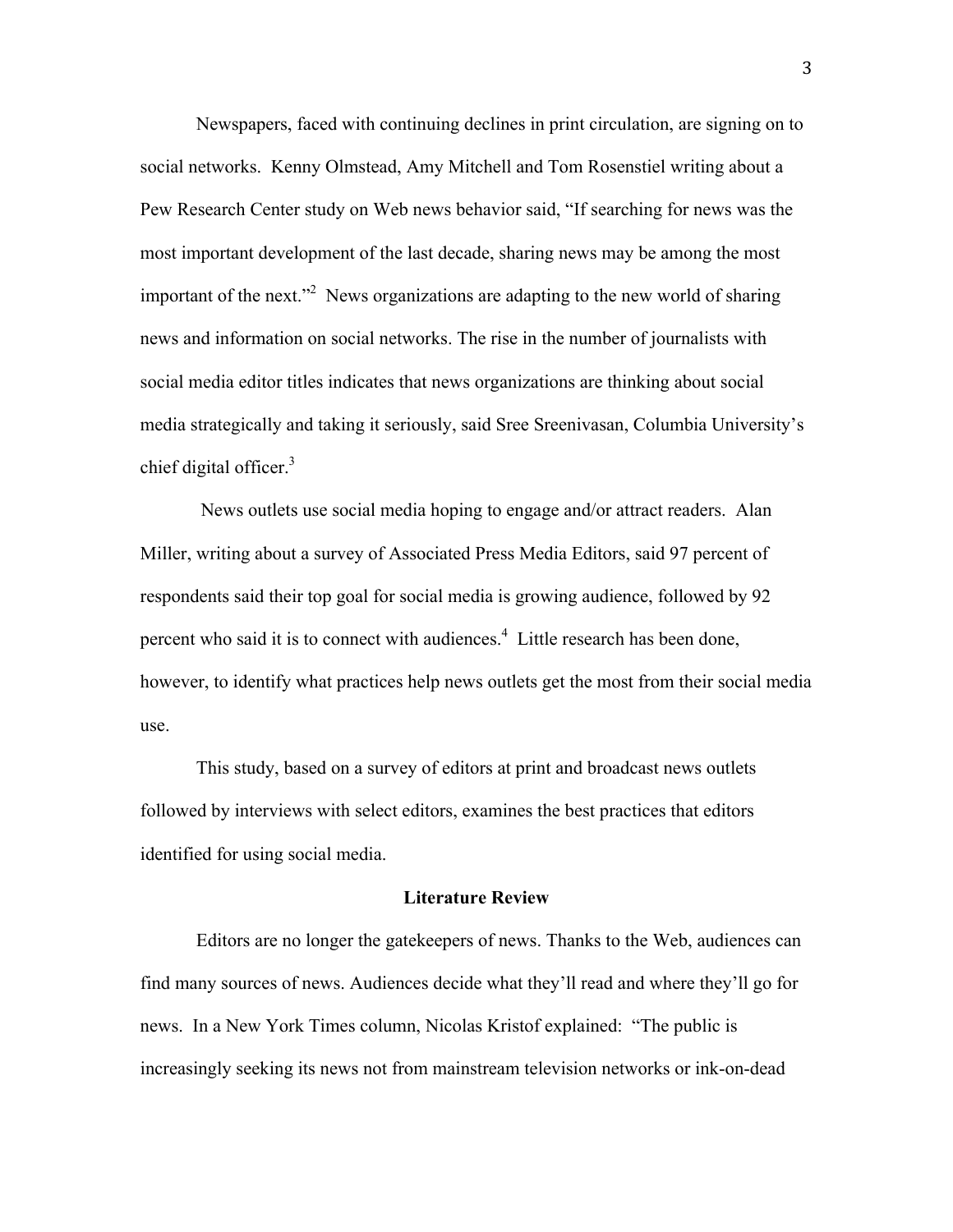trees but from grazing online. When we go online, each of us is our own editor, our own gatekeeper. We select the kind of news and opinions that we care the most about."<sup>5</sup>

The 2013 Pew State of the Media study reported that the majority of Americans get news from friends or family. Most do so by talking to someone either in person or by phone. But growing numbers are getting news and information from friends or family via social networks.

15% of U.S. adults get most of their news from friends and family this way, and the vast majority of them (77%) follow links to full news stories. Among 18-to-29 year-olds, the percentage that primarily relies on social media for this kind of news already reaches nearly one-quarter.<sup>6</sup>

The Web makes it easy for audiences to react to digital news tips. A story is only a click away. Sharing the same story is only another click away. And Pew researchers suggested finding stories through shared links will grow as mobile and digital platforms grow.

A study by Alfred Hermida, Fred Fletcher, Darryl Korell and Donna Logan

details how sharing has become an integral part of news dissemination. New technologies

simplify the process of creating or receiving news via social networks.

Users who are immersed in social media are likely to be more open to receiving news and information via their networked circles, from both peers and journalists. Editorially, the traditional gatekeeping function of the media is weakened as a significant proportion of news consumers turn to family, friends and acquaintances to alert them to items of interest. Essentially, a person's social circle takes on the role of news editor, deciding whether a story, video or other piece of content is important, interesting or entertaining enough to recommend.<sup>7</sup>

Staying on top of the news is a primary reason behind social media use, the study said.

More than two thirds of social media users said they use Facebook to follow news. The

ability to share news also was a key reason for social media use. Almost two thirds of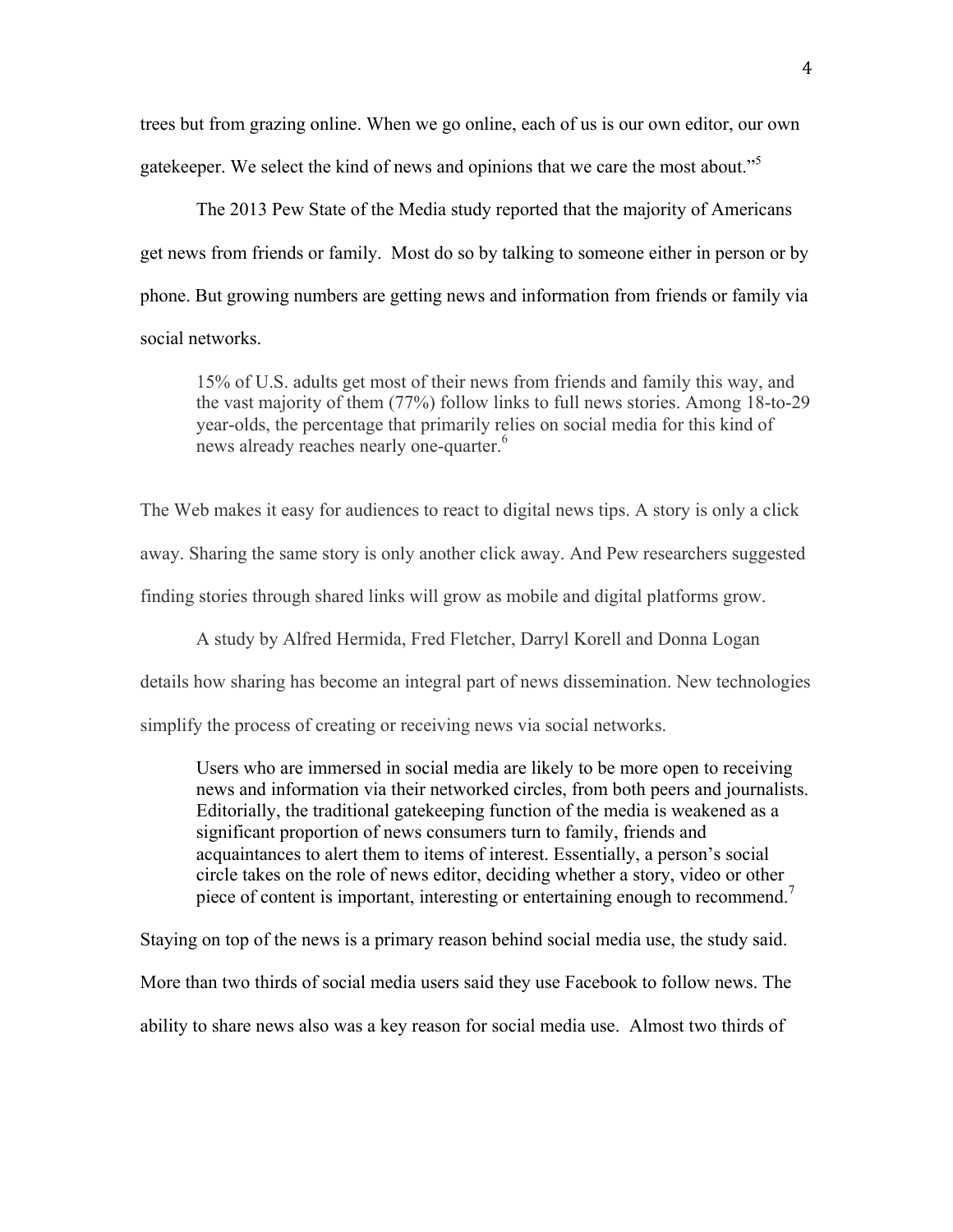users and even higher percentages of users between the ages of 18 and 34 said sharing news was important for them.<sup>8</sup>

Most news organizations recognize the trend. They have created Facebook pages and established Twitter feeds. A study by The Tow Center for Digital Journalism indicates news organizations do so because they understand their audiences have moved to these platforms and because they believe social media will bring them an engaged audience.<sup>9</sup>

Although news organizations are adopting Twitter and Facebook as a way to disseminate information, Jennifer Greer and Yan Yan concluded that news outlets haven't capitalized on the full potential of either social network. As the newspaper industry reinvents itself, social networks could become a platform for innovation, they said, but "newspapers haven't figured out the key to success yet." <sup>10</sup> Creating digital content takes time and people, which presents an obstacle. Greer and Yan said publishers — particularly in small markets — often concentrate their limited resources on the core print newspaper first, leaving untapped potential in social platforms.

Despite those pressures, news outlets ignore or use social media minimally at their own peril. Social media advocates say it's not enough to simply create a presence, but instead news outlets must interact with their audiences.

Amy Gahran said it's critical that news organizations embrace engagement via social media. Critical tenets of journalism — strengthening communities and democracy — could be achieved in part through sharing on social media, she said.<sup>11</sup>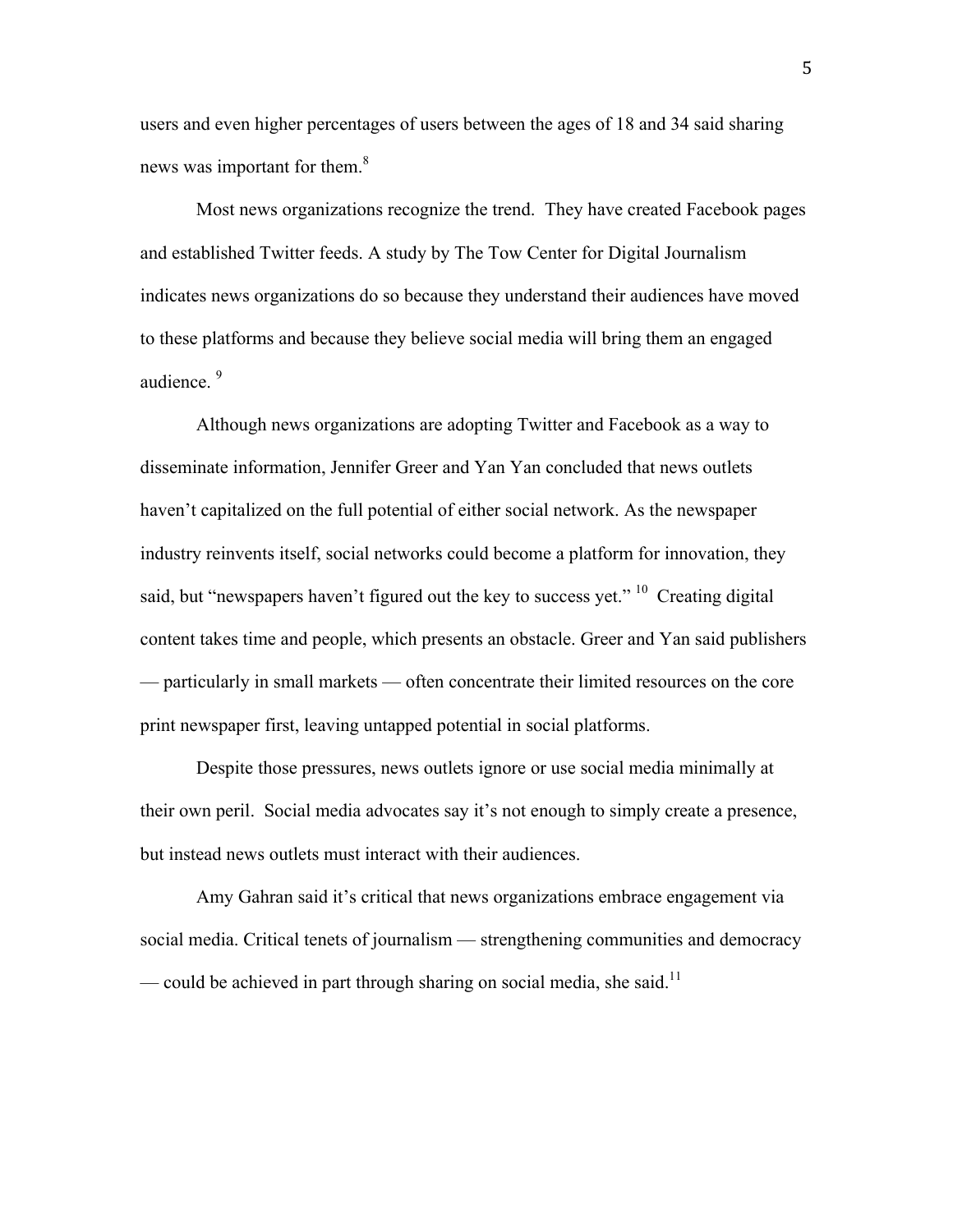Some editors understand the benefits of interaction. Vadim Lavrusik said,

journalists are "managing and amplifying the conversations the community is having."<sup>12</sup>

They understand audiences can easily connect online and converse without them.

Andreas Kaplan and Michael Haenlein put it this way:

Let's face it: nobody is interested in speaking to a boring person. As such, if you would like your customers to engage with you, you need to give them a reason for doing so–—one which extends beyond saying you are the best airline in town, or manufacture the most robust kitchen blender. The first step is to listen to your customers. Find out what they would like to hear; what they would like to talk about; what they might find interesting, enjoyable, and valuable. Then, develop and post content that fits those expectations.<sup>13</sup>

Engagement's power is apparent in Facebook's success. Alan Mutter reported

that, "in each of the last nine months through June 2011, the Newspaper Association of

America has reported that the average visitor spends about 3.5 minutes per session on the

industry's websites. By contrast, the average visit at Facebook in June 2011was 11.1

minutes, up 33.7 percent from 8.3 minutes in the same month in the prior year, according

to ComScore, which tracks statistics for both NAA and Facebook."<sup>14</sup>

A report on engagement by the Reynolds Journalism Institute said news outlets

should make turning Web traffic into conversation their priority.

Joy Mayer and Reuben Stern, the report's authors, said:

Being in conversation with our community means listening as well as talking, and adjusting what we do and cover based on what we hear. It involves: Hosting discussions in person and online on topics that matter to the community. Participating in conversations we're not hosting, both in person and online. Valuing how a continuing dialogue can make us better journalists and improves the journalism. $^{15}$ 

#### **The Current Study**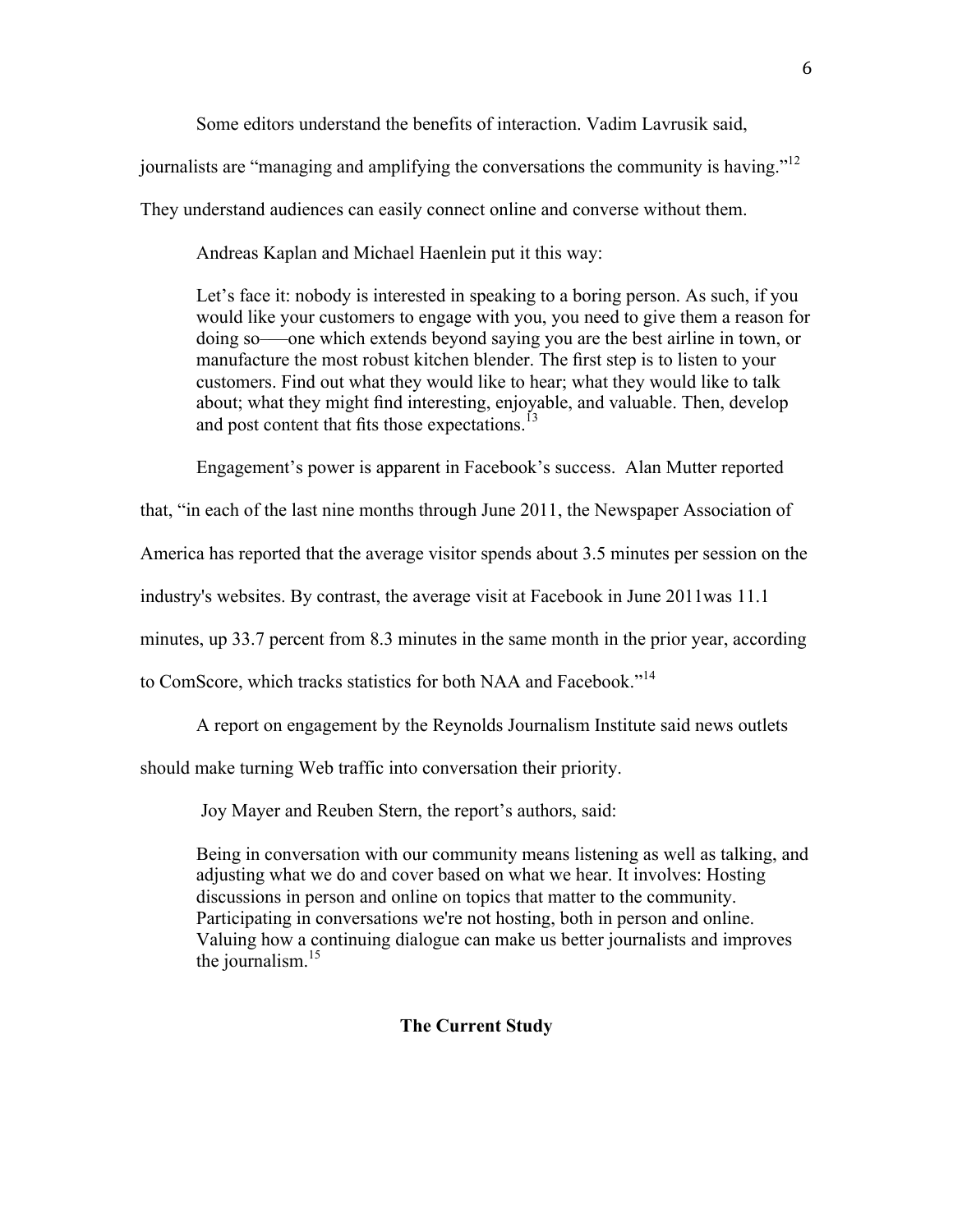Social media as a news delivery platform is in its infancy. Although Amy Mitchell, Tom Rosenstiel and Leah Christian stated the role of networks such as Facebook and Twitter is relatively small in disseminating news, use of both platforms as a news source is growing. 16 Today's journalists must adapt to a world where readers have many choices for how they'll get their news. Audiences can tell editors what they want to talk about. Editors no longer are trusted to be the sole decision-makers.

The purpose of this study is an attempt to provide news organization leaders with a blueprint of best practices for using social media. It looks at how editors most satisfied with their social media efforts build audiences. The information is critical not only for newsroom leaders but also for journalism educators and students. As Michael Skoler said, "Social media are the route back to a connection with the audience…the new journalism must be a journalism of partnership."<sup>17</sup> This study aims to help editors capitalize on social media as a way to connect with their audiences.

#### **Research Questions**

**RQ1:** What do editors identify as the positive impact of using social media?

**RQ2:** How are news organizations engaging with audiences/readers on social media?

**RQ3:** How do print and broadcast outlets differ in their use of social media? **RQ4**: What are the best practices for using social media?

# **Methodology**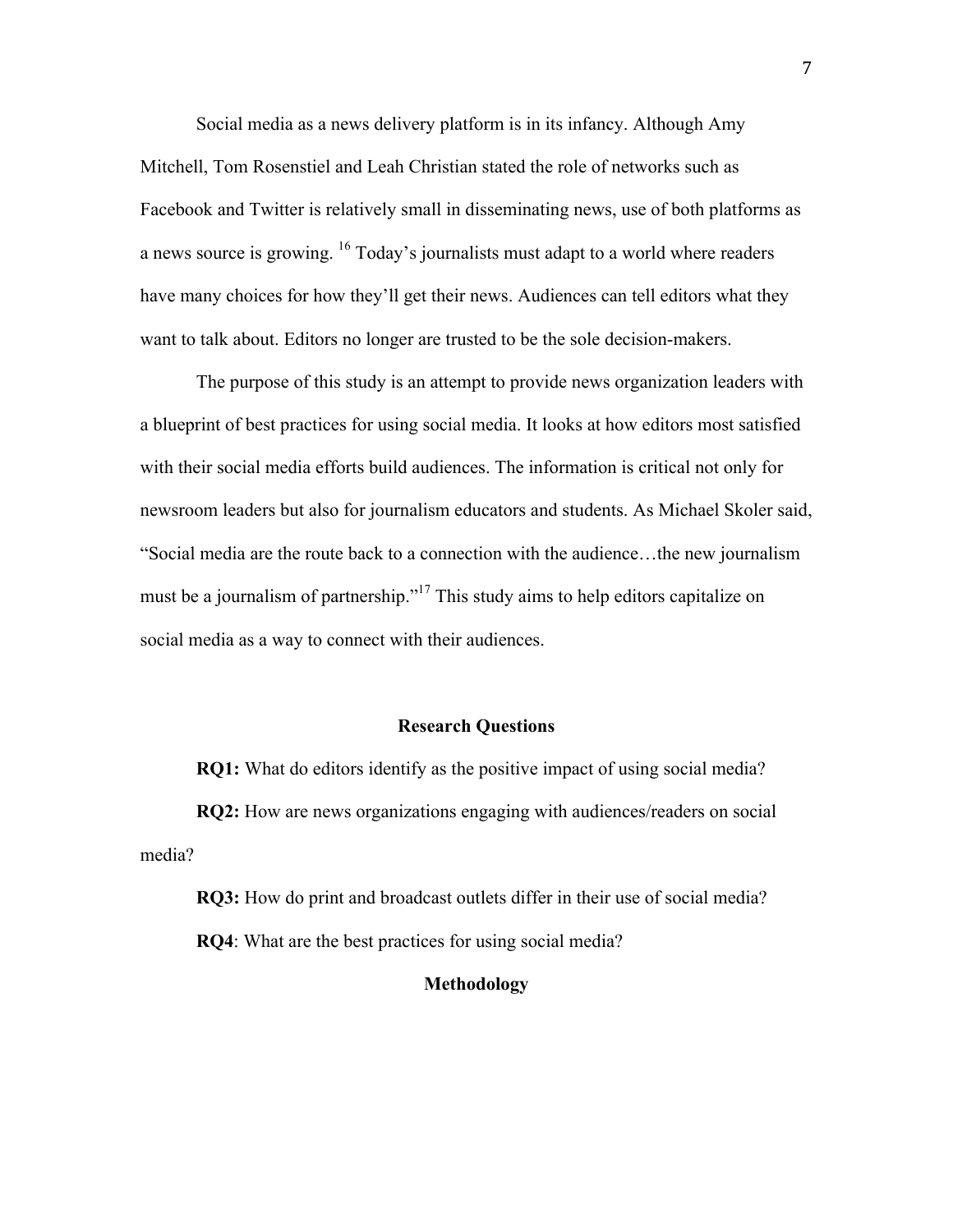This study examines best practices for using social media based on an online survey of editors and follow-up interviews with editors from print and broadcast news outlets of varying sizes.

A link to the Web-based survey was emailed to 3,374 senior editors on a mailing list of a major professional journalism association. The senior editors represented U.S. print, broadcast and online news outlets. The results are based on 376 responses to the survey, which was conducted in February 2013. Follow-up telephone interviews in March-May 2013 were conducted with eight editors, who either completed the survey or were suggested for follow-up interviews by senior editors surveyed. The editors selected for telephone interviews had indicated that they were satisfied with their news outlets social media use. They represented both broadcast and newspaper outlets of different size circulations. In the interviews, editors were asked about best practices for using social media platforms and were asked to provide specific examples of ways they use social media effectively. They also were asked how they measure impact. They discussed both the positive impact and any concerns raised by social media use.

#### **Findings and Discussion**

Nearly every news outlet (98 percent of survey respondents) is using social media in some way. Facebook (nearly 100 percent of those who said they use social media) and Twitter (94 percent of those who said they use social media) are the two platforms most widely used with YouTube a distant third (60 percent of those who use social media).

The majority of editors (69 percent) who answered the survey said social media is most frequently used to promote work. But more than 50 percent also indicated they very frequently used social media for other reasons.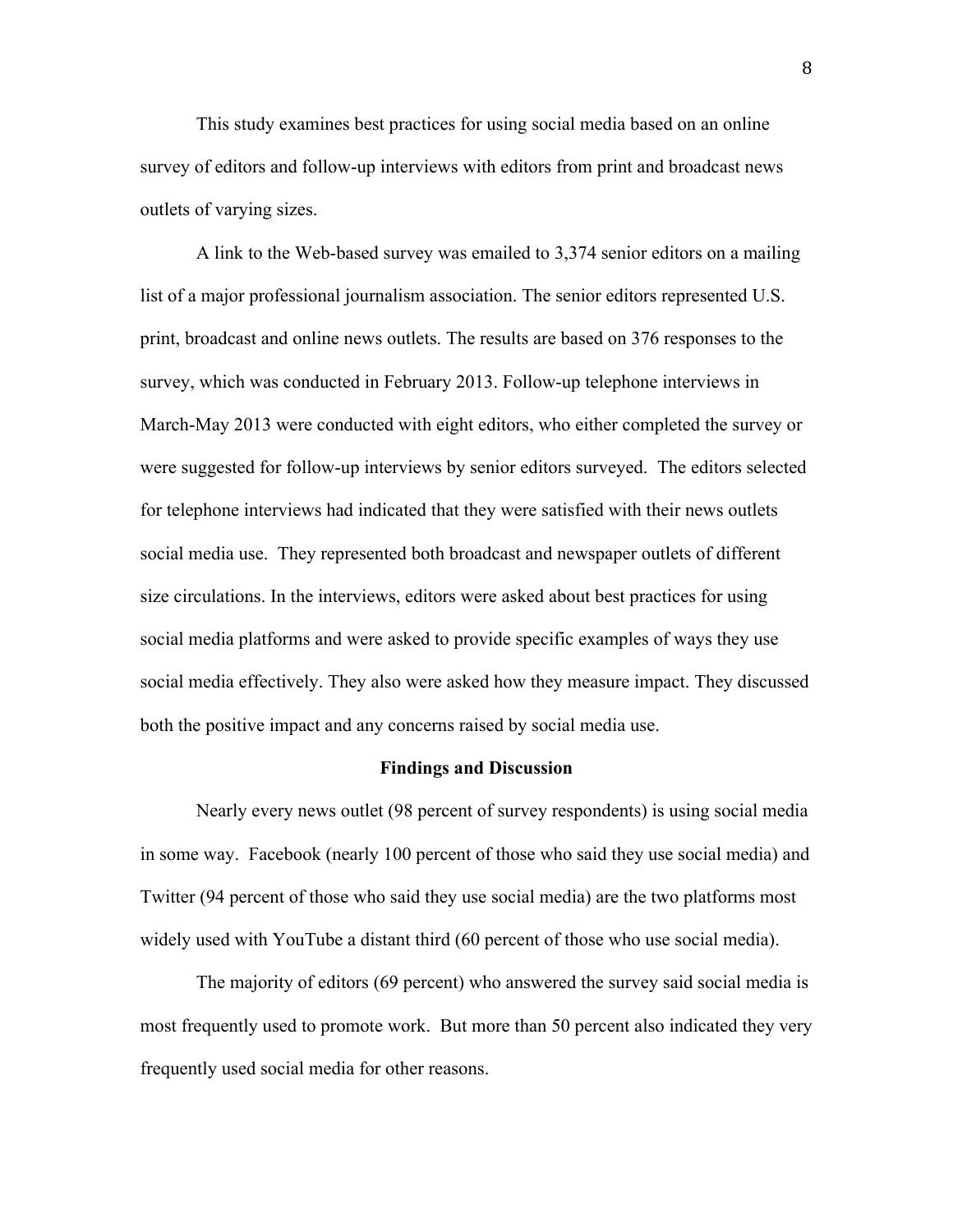| Reason                            | Percentage |
|-----------------------------------|------------|
| Promote stories or work           | 69         |
| Report news in real time          | 59         |
| Engage or interact with audiences | 58         |
| Grow readership                   | 56         |
| Build brand                       | 53         |

**Table 1: Top 5 reasons for using social media**

Note: Percentages reflect reasons editors gave for "very frequently" using social media.

When asked about the positive impact of social media, about 90 percent of the respondents said that social media allows them to reach readers or audiences in multiple ways and that social media increases engagement with readers or audiences. These responses confirm that editors use social media, in part, because they believe it can connect them with their audiences.

Although 58 percent of editors said social media is very frequently used to engage with audiences and 91 percent cited engagement as a positive impact of using social media, far fewer said their staffs very frequently interact with audiences or readers when asked to describe the specific behavior in their newsrooms. Only 30 percent, for instance, said their staffs very frequently pose questions to readers via social media when asked to describe how their staffs specifically use social media.

The majority of editors — print and broadcast combined — said their staffs very frequently post links to their coverage on either Facebook (56 percent) or on Twitter (53%). But editors said journalists in their newsrooms respond to Facebook comments or tweets from their readers or audiences far less often. Only 29 percent said their staffs very frequently respond to Facebook comments and only 22 percent said they very frequently respond to tweets.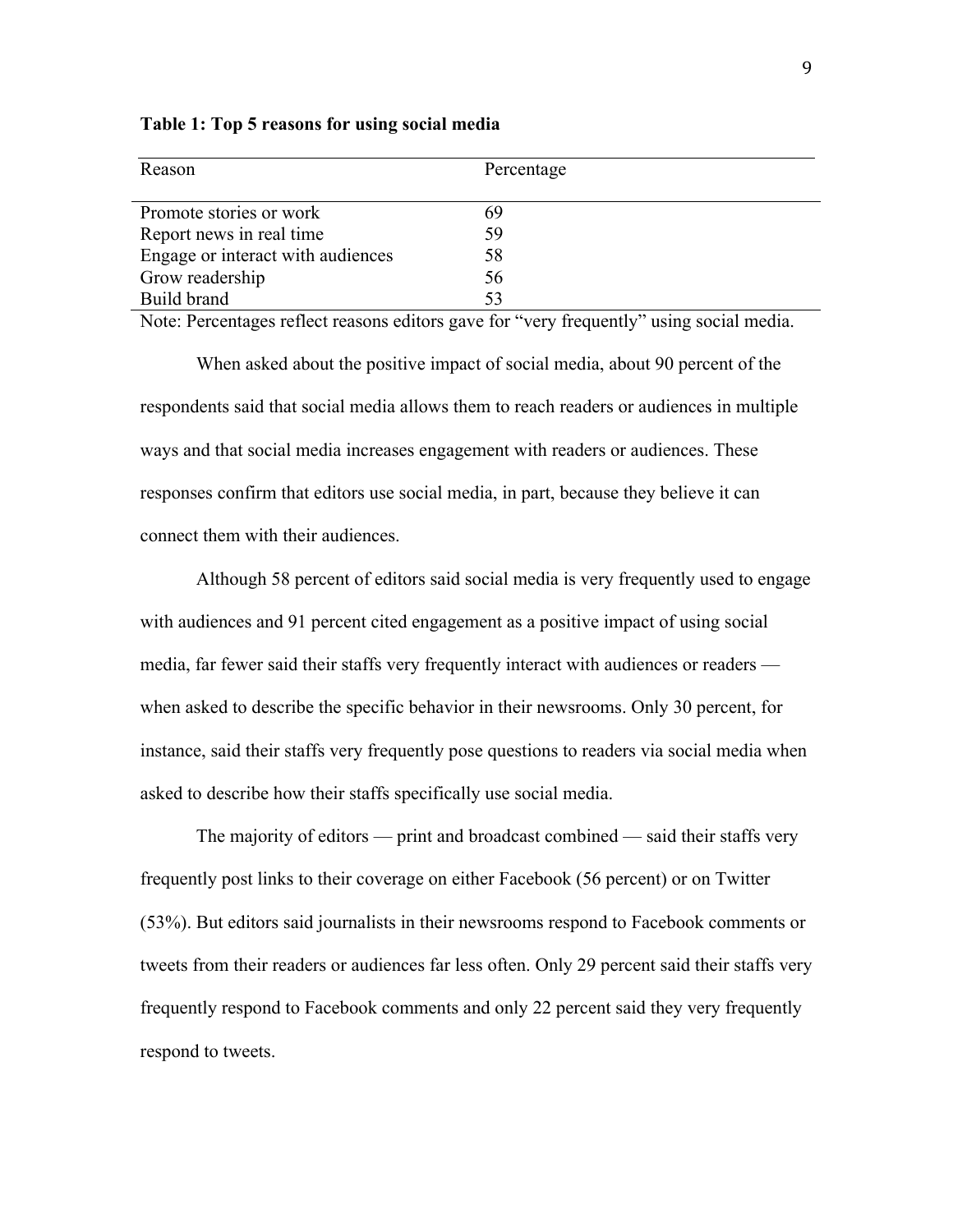Editors representing print publications are even less likely than those who represent broadcast outlets to say their staffs very frequently engage or interact with readers in those ways. Only 19 percent of print editors said their staffs very frequently pose questions to readers on social media, compared to 50 percent of broadcast outlet editors.  $(p = .00)$  (See Table 2). Only 21 percent of print editors said their staffs very frequently respond to Facebook comments, compared to 49 percent of broadcast outlets.  $(p = .00)$ 

| Activity                                   | Very frequently<br>$\frac{0}{0}$ | Frequently<br>$\%$ | Occasionally<br>$\frac{0}{0}$ | Rarely<br>$\%$    | Never<br>$\frac{0}{0}$ |
|--------------------------------------------|----------------------------------|--------------------|-------------------------------|-------------------|------------------------|
|                                            | Print   Broadcast                | Print  Broadcast   | Print   Broadcast             | Print   Broadcast | Print   Broadcast      |
| Post links to Twitter                      | $52.4$   53.6                    | $22.2$   34.5      | 15.1   9.5                    | 6.1   0           | $4.2$   2.4            |
| Post links to Facebook                     | 54.5   64.7                      | $31.5$   27.1      | 11.7   8.2                    | 1.8   0           | 0.5   0                |
| Respond to Facebook<br>comments*           | $21.1$   49.4                    | $29.2$   28.2      | 36.4   18.8                   | $9.5 \mid 2.4$    | $3.8$   1.2            |
| Pose questions to<br>readers*              | 18.7   50                        | 39.7   34.1        | 28.7 11                       | $6.7$   1.2       | $6.2$   3.7            |
| Promote social media<br>coverage*          | $19.9$   32.5                    | $35.3$   47.5      | $24.9$   18.8                 | 13.4 0            | $6.5 \mid 1.2$         |
| Respond to Tweets                          | $20.7 \mid 26.2$                 | $25 \mid 26.2$     | 31.7   39.3                   | $15.4 \mid 4.7$   | $7.2$   3.6            |
| Cover events live on<br>Twitter            | $22.5$   22.5                    | 22   25            | 29   27.5                     | $9 \mid 6.2$      | 17.5   18.8            |
| Seek news from<br>readers*                 | 18.2   33.8                      | 33   42.9          | 35 15.6                       | 9.9   3.8         | 3.9   3.9              |
| Seek sources for<br>stories*               | $10.2$   27.2                    | 34   49.4          | 39.8   19.8                   | 11.6   1.1        | $4.4$   2.5            |
| React to comments<br>about news outlet*    | 8.9   28                         | $18.8$   17.1      | 32.7   31.7                   | $25.7$   14.7     | 13.9   8.5             |
| Post videos to<br>YouTube<br>* $p < .05$ . | $7.5$   17.3                     | 16 16              | 36 25.9                       | 16.5   19.8       | 24 21                  |

#### **Table 2: Comparison of print and broadcast activity**

Editors at broadcast outlets also are more satisfied than editors at print news outlets with the level of reader engagement they see from social media, according to the survey. Of the broadcast editors who responded, 34 percent said they are very satisfied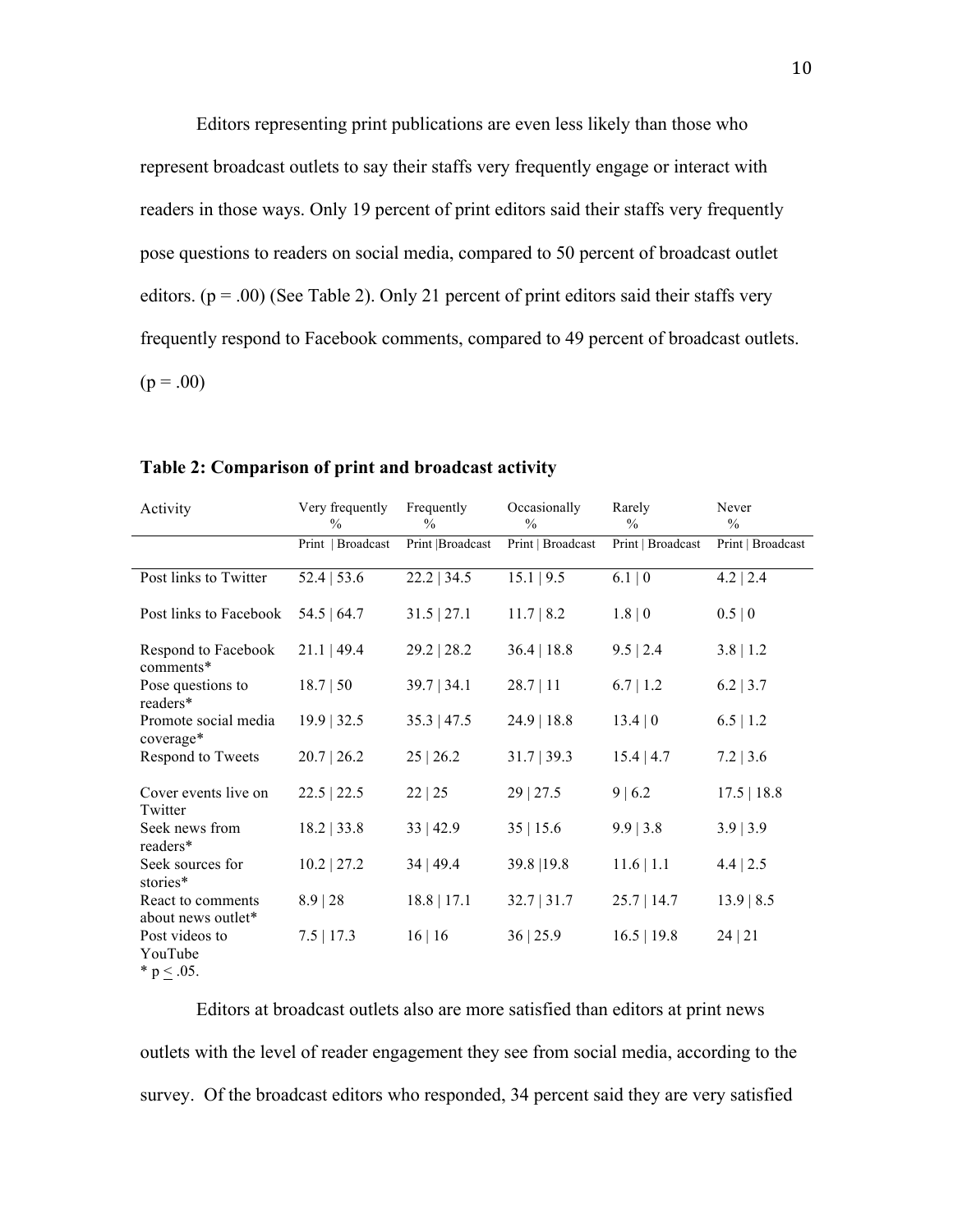with the level of reader engagement compared to only 13 percent of print editors who said they were very satisfied  $(p = .00)$ .

In an interview, Laura Neuzil, social media coordinator at WIFR-TV in Rockford, Ill., said interaction is critical to social media success. When asked to name the best practice for using social media, she said:

The No. 1 thing is to listen to your fans and viewers. If they're posting and they want to know the answer to a question, you can't leave it blank. You have to respond to them. If you're not responding, you're not being social. You have to show that you're listening to your viewers, that you care about them.<sup>18</sup>

Some print editors agree. In an interview, Scott Kleinberg, a social media editor at

the Chicago Tribune, calls interaction essential.

I don't think in social media there is anything worse than following a feed that tweets the same thing all the time and never responds to your questions. It's the digital equivalent of someone ignoring you. It's as if someone is standing in front of you and not answering you when you talk. You wouldn't like that in real life and you wouldn't like that in social media.<sup>19</sup>

Larger circulation papers engage with readers more frequently than small circulation papers, according to the survey. Only 15 percent of papers under 40,000 circulation very frequently pose questions to readers, for instance, compared with 32 percent of papers over 40,000 circulation ( $p = .00$ ). That probably reflects time concerns and staff sizes.

At the Log Cabin Democrat in Conway, Ark., Social Media Editor Courtney

Spradlin acknowledged that at a small paper everybody on staff must do a little bit of

everything. And at her paper, "thinking about social media is part of everybody's job."

Engaging people on social media is part of customer service, Spradlin said.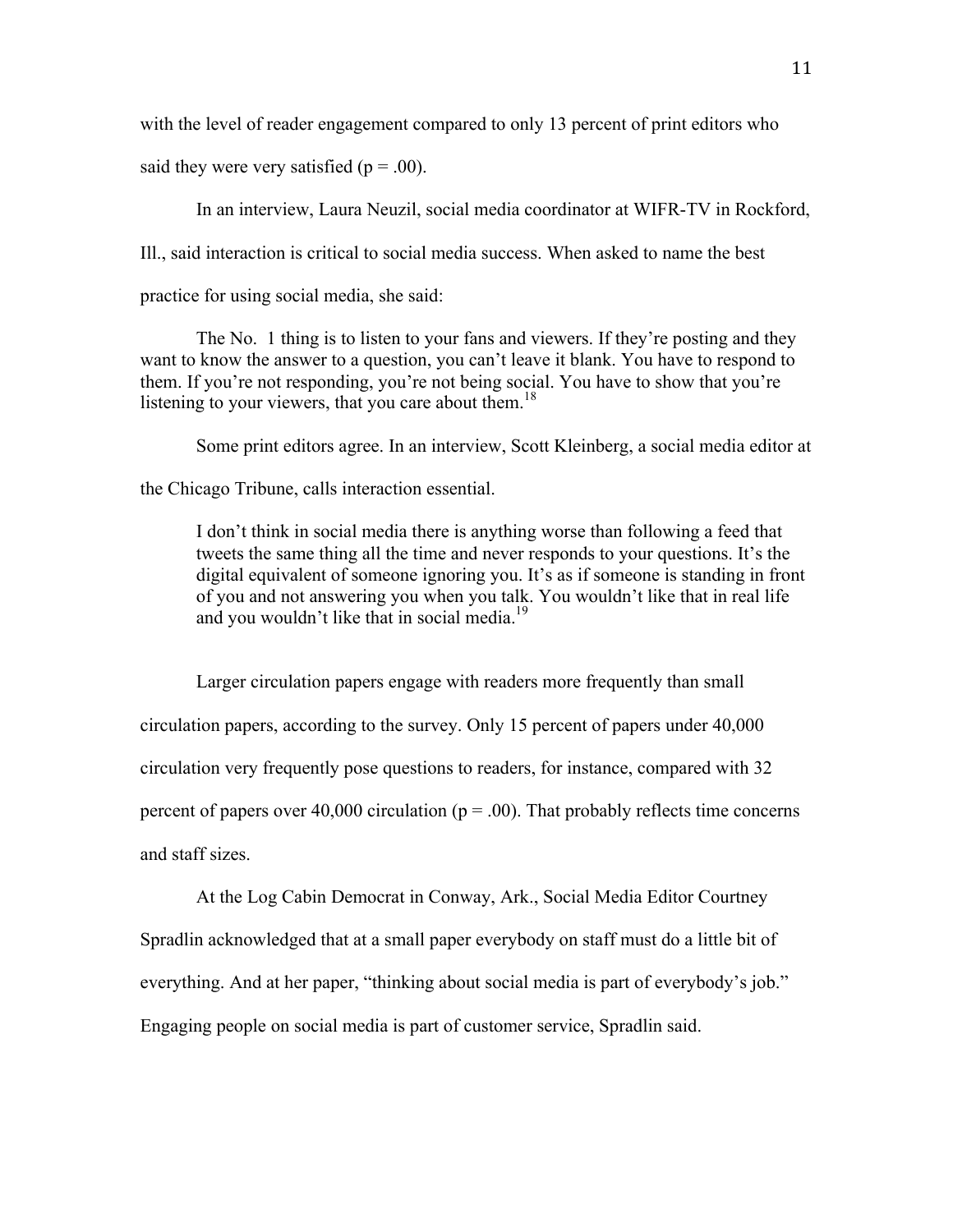It's just another way people are communicating with us. And we're glad to have interaction …. We want to be relevant. There are a lot of people on social media and that's the way we're communicating. <sup>20</sup>

Nonetheless, in the survey, editors at papers of less than 150,000 circulation newspapers ranked their No. 1 concern with social media use as "an increase in demand on an already stretched-thin staff." Editors at newspapers with more than 150,000 circulation ranked that concern secondary to "blurs line between professional and personal."

Despite those concerns, almost 91 percent of editors responding to the survey question said the benefits of using social media outweigh concerns.

For Tena Tyler, senior editor at the Albany Times Union, a midsize paper, any concerns about time or staffing must be overcome because social media is where readers are. 'It's pretty simple. Evolve or die. Maintaining the quality/credibility of the journalism is what's important. The rest (concerns) can be managed."

If even 15 percent of Internet users are getting news from social media, she said, it can't be ignored. "Our Sunday circulation is 100,000. If we lose 15 percent of that, it's a big hit. We'll lose bodies. That's a pretty easy math equation to do."21

For some editors, it's a matter of going where readers have gone and seizing an opportunity to reach and engage those audiences.

Jackie Stone, social media editor at the Austin American-Statesman, put it this way: "In an era where a lot of people don't pick up a newspaper every day and read …you want to give them the news they are looking for in a way that they are used to getting their news." Stone said being responsive helps readers recognize the newspaper's social media platforms are a forum for news and information. "You let people know that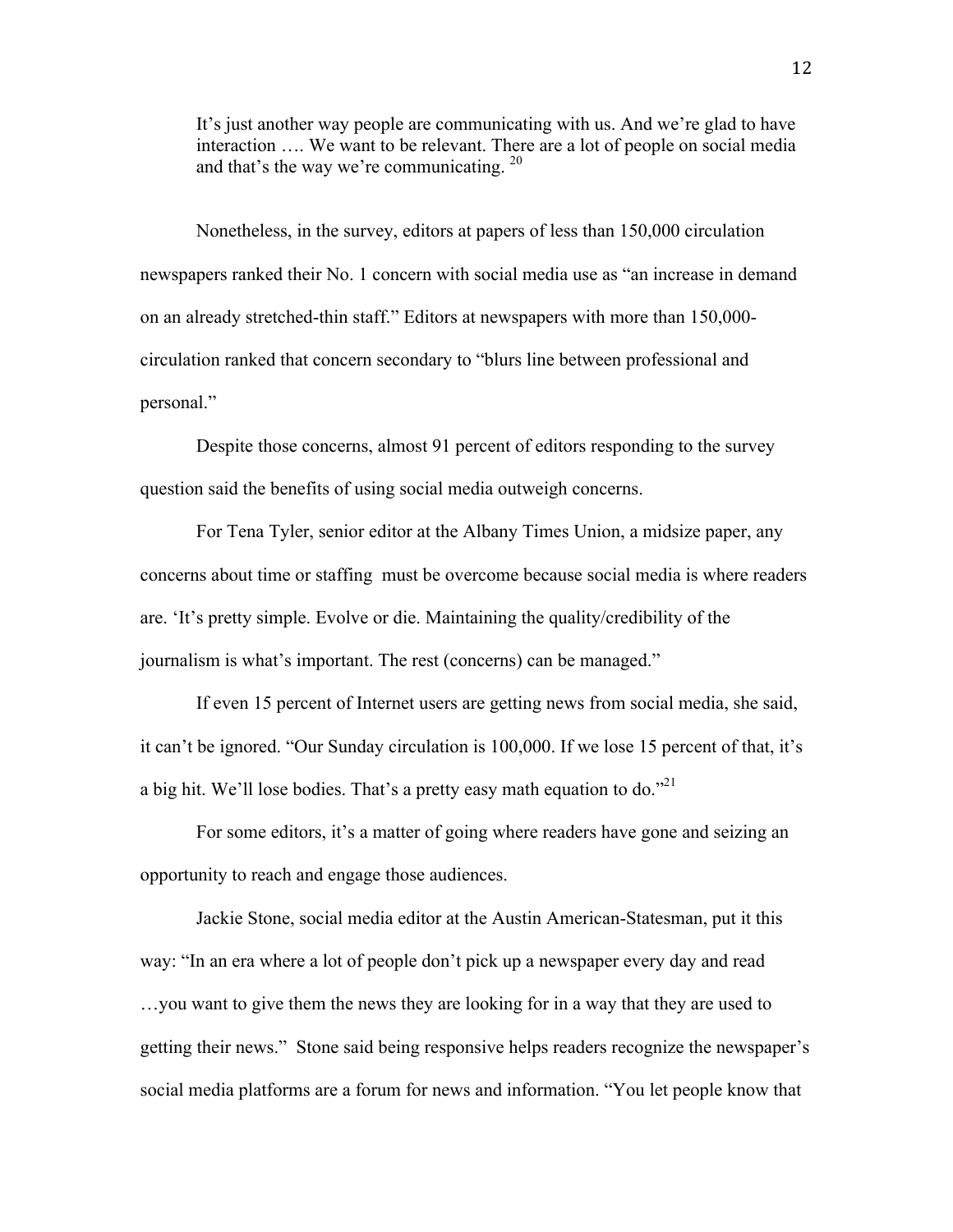you're the person to turn to. You're responding to their questions and concerns." Stone said readers ask a lot of questions on social media, and she tries to respond to them all.  $^{22}$ 

Daniel J. Schneider, an online news producer at The Denver Post, said using social media effectively takes time. "We handcraft every tweet that comes out of The Denver Post. It takes a lot of time. You have to ask yourself, 'Is it worth that much effort?'" His answer is yes.

At The Post, like the majority of news outlets, the No. 1 reason for using social media is to promote stories and content. But Schneider believes interaction with readers leads to better content too. He points to the Post's coverage of the Aurora, Colo., school shooting, which won the 2013 Pulitzer Prize for breaking news reporting. The Pulitzer judges noted how the use of Twitter and Facebook as journalistic tools added to the Post's coverage. Schneider said the shooting coverage was a prime example of how interaction with readers via social networks supplemented the reporting of the Post staff. "We were non-stop watching Twitter… connecting with people directly on Twitter and Facebook," Schneider said. "A lot of things that we had that other people didn't came from social media." $^{23}$ 

For many editors, gauging the impact of social media efforts is anecdotal. Only half of those who responded to the survey said they quantify the overall impact of social media efforts. Of those who try to quantify impact, the primary ways they use are: examining fans and followers on Facebook and Twitter (93 percent), counting traffic channeled to their websites from social media referrals (92 percent), examining the number of links shared on social media sites (79 percent), and examining the number of retweets on Twitter (53 percent). Of those who try to quantify impact, 24 percent were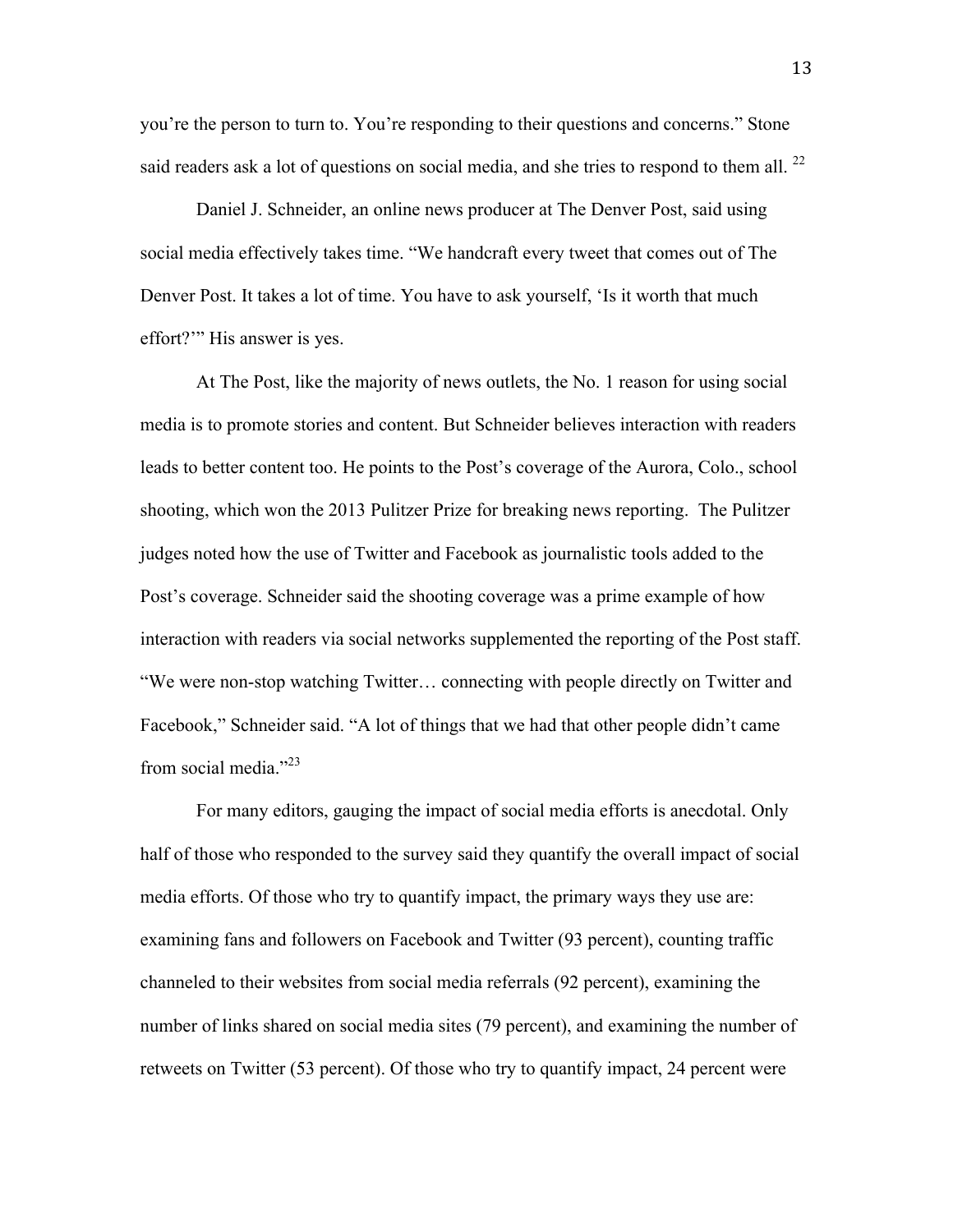very satisfied and 57 percent were somewhat satisfied with the effect of their social media efforts on audience or readership.

In an interview, Richard Schneider, executive editor of the Pensacola News Journal, recalled the days when editors reacted to stories or story ideas based on a reporter or editor who came in to the office and said he'd heard his friends talking about something. That, he said, might mean that five people in your community were talking about it and yet editors often pursued a story based on that limited encounter. Social media give editors a much more complete picture of what people in a community are buzzing about. And it gives editors a better sense of the reach and response they get after they post something on a social media platform.

After the Boston Marathon bombing, for instance, the Pensacola newspaper posted a photo of a local bridge – well-known for its graffiti messages and love letters over the years – painted with "Pray for Boston." More than 100,000 people saw the photo on the Pensacola newspaper's Facebook page, according to the paper's Facebook analytics. It was "shared" and "liked" more than 1,000 times. Spredfast, a service Schneider uses to monitor and measure social media impact, said the photo had close to 200,000 impressions (impressions measure the number of times a post from your Facebook page is displayed on Facebook). That's more than triple the newspaper's Sunday circulation.

Schneider doesn't discount concerns about time in newsrooms where journalists are pulled in many directions. Using social media effectively, he said, means setting priorities. And in Pensacola, one of those priorities is social media. <sup>24</sup>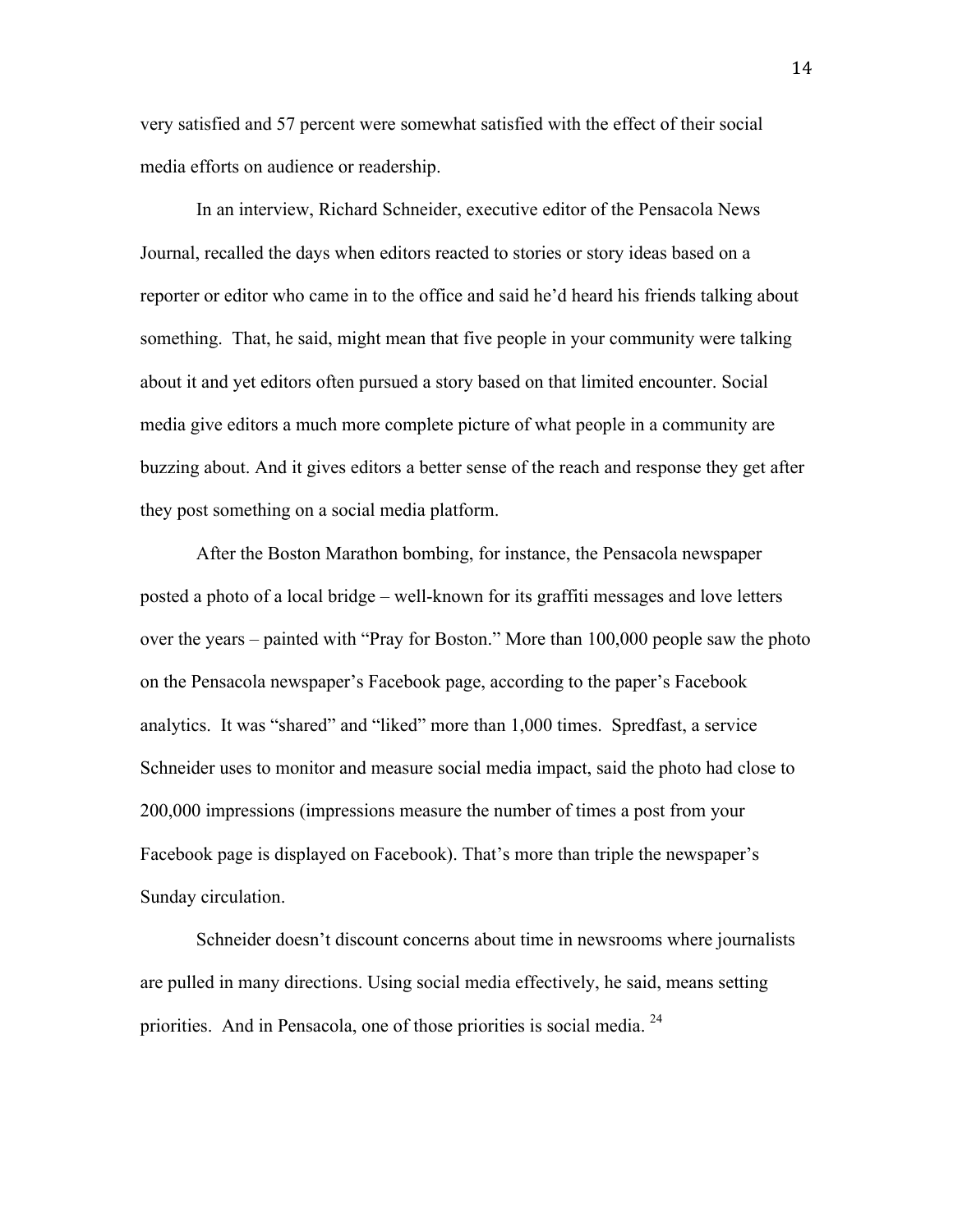Efficiency also means recognizing that social media platforms are not all alike. In the survey, 50 percent of editors recognize that different social media outlets should be used in different ways (See Table 3). Editors responded differently to open-ended questions asking for best practices on Facebook and Twitter. Of those editors who responded, 46 percent said Twitter is best for covering breaking news. Facebook, on the other hand, is best for having a conversation with readers, according to 45 percent of editors who responded.

Twitter and Facebook have audiences that want two different things. Kleinberg, of the Chicago Tribune, said editors need to understand their audiences on different social media platforms. "Anyone who thinks someone follows a brand on Twitter automatically follows them on Facebook is wrong," he said. "People choose how they interact with a brand based on what they like the most.  $425$ 

Brands should avoid posting the same thing in the same way on both platforms. It's annoying and angers your audiences. "You want people to follow you in all the places you are. If they follow you in two places and you give them two different things, that's wonderful, " Kleinberg said.

Even if the audience is interested in the same topic, say the Chicago Blackhawks during a winning streak, Kleinberg tries to find ways to feed them news in different ways. He might post a link to a column about the Blackhawks on Twitter. But on Facebook, he'll use a picture with a link to a different story about the Blackhawks. He also is more likely to ask Facebook followers a question – 'how long do you think the streak will go on?"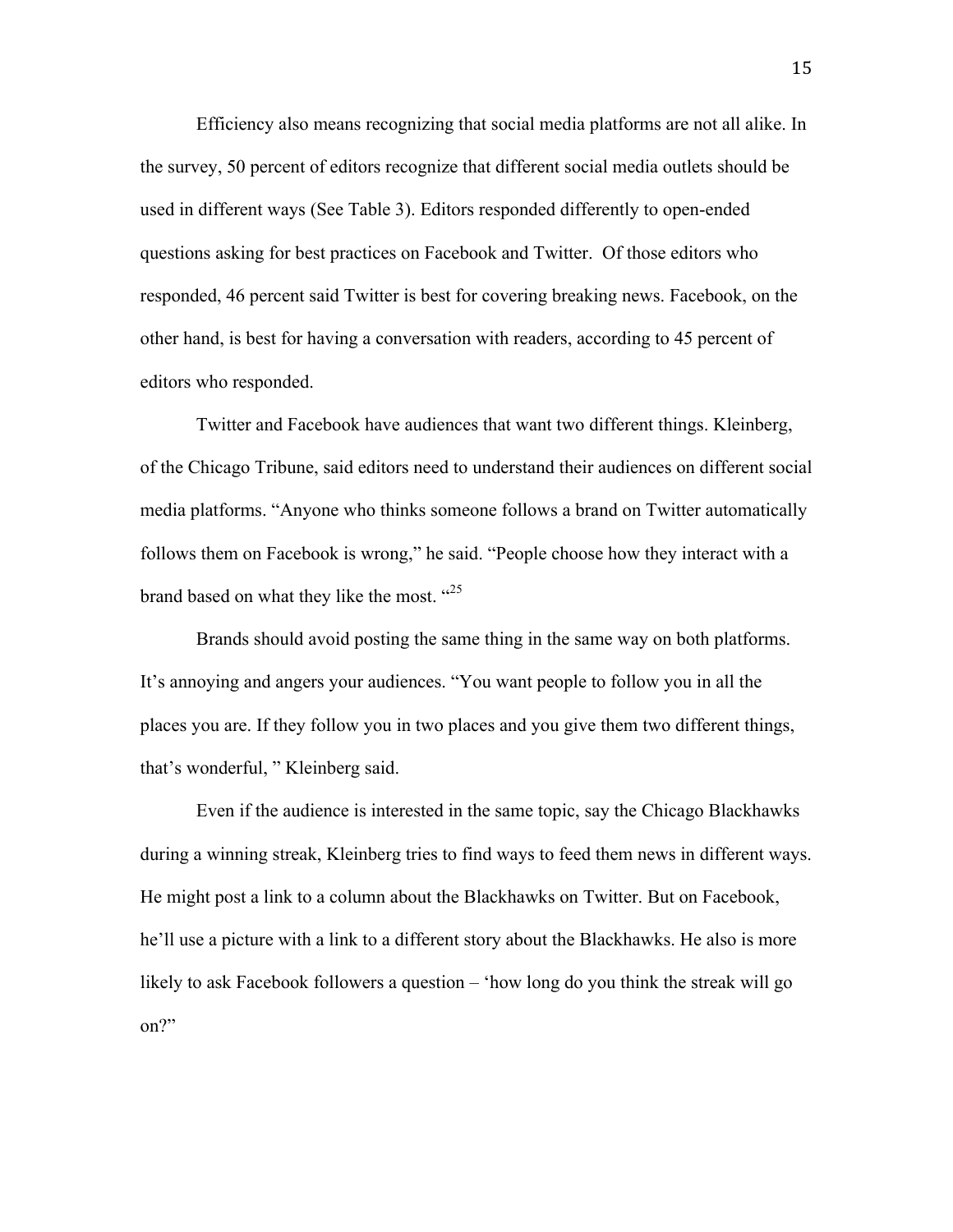Others agreed. Tyler, of the Albany Times Union, said Facebook centers on engagement and conversation with readers. Every day, her newspaper asks readers a question on Facebook. It might be light-hearted: Now that summer is here, where's a good place to get ice cream? Or it might play off the news: Where should the Boston Marathon bomber be buried? Often, some of the answers are published on Page 2 of the print publication after they appear on the Web.

Questions on Facebook are effective ways to engage people in smaller communities too. Graham Kislingbury is the online editor at Mid Valley Media Group, which is made up of two small dailies and a weekly newspaper in Oregon. He routinely posts a picture on Facebook, along with a link to a story and a question or as he puts it "a call to action." As an example, when the local sheriff said he wouldn't abide by changes in federal gun laws that he believes violate the  $2<sup>nd</sup>$  Amendment, Kislingbury posted a picture of the sheriff holding a letter the sheriff had written to Vice President Joe Biden. Kislingbury linked to the story and posed this question to his paper's Facebook readers: Do you agree or disagree with the sheriff? The post went viral, garnering more than 600,000 views, shares or likes, boosting the paper's traffic for the month substantially. Kislingbury said promoting links to stories alone isn't effective on Facebook. Editors need to ask readers questions. The idea is to get people talking.<sup>26</sup>

Although social media allows for more interaction and conversation with audiences, editors interviewed agreed that traditional journalism values must remain at the heart of any social media use. When asked to identify best practices for using social media, 69 percent of editors ranked verification before posting or sharing information as a best practice.

16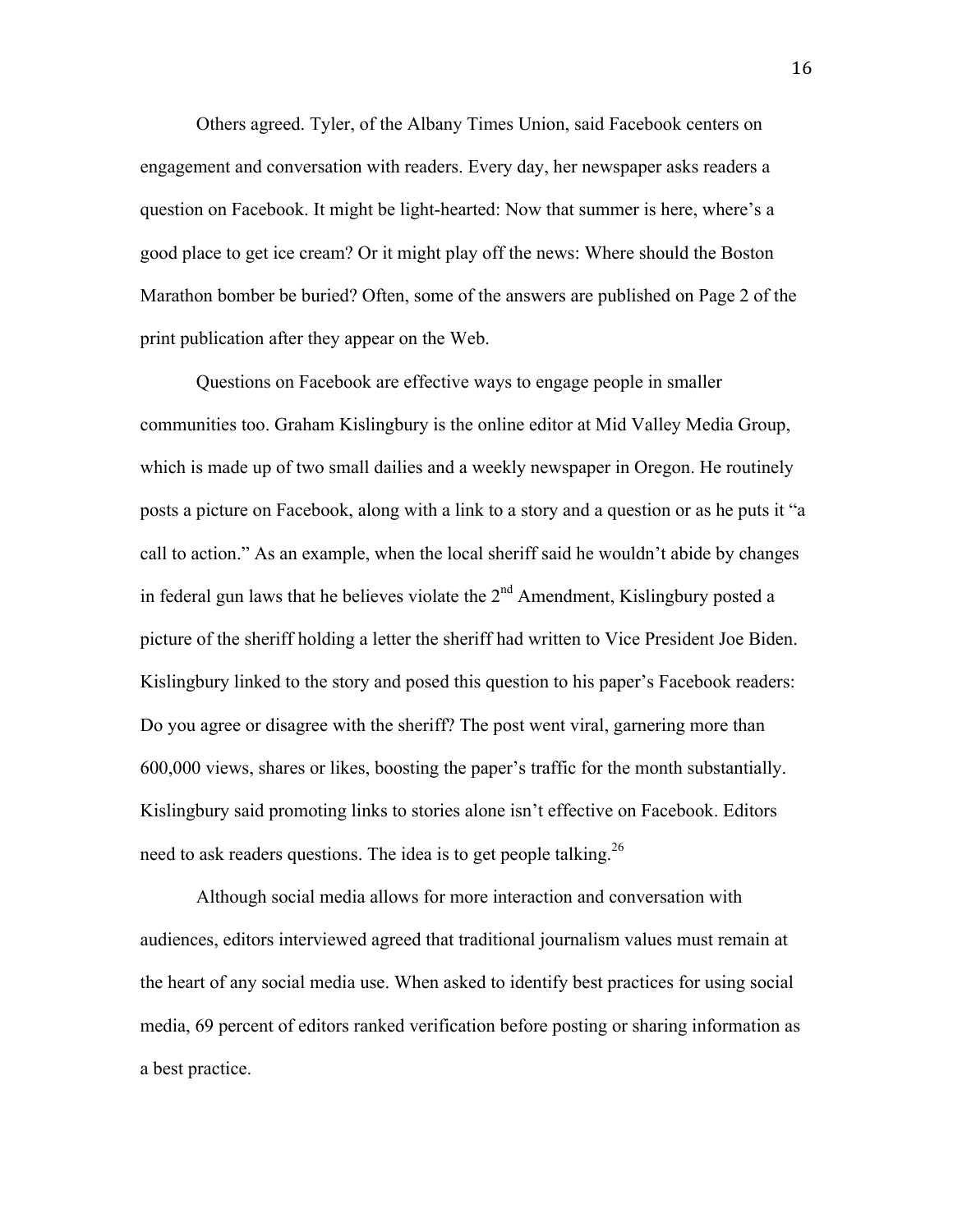Said Tyler: "It doesn't matter what the platform is or who you have servicing it —

a veteran or an intern — you have to get it right. We have to be the credible ones. We have to be credible because the world is awash with crappy journalists."  $27$ 

Added Stone: "I think a lot of the barrier to people getting involved in social media who are in traditional media is this thinking 'it's new, it's not responsible. People can just put out whatever they want.' You get to decide how you use it. As long as you view it through a traditional journalism lens, using traditional journalism values, you

don't have to compromise."28

|  |  |  |  | Table 3: Ranking of top best practices for using social media |  |  |
|--|--|--|--|---------------------------------------------------------------|--|--|
|  |  |  |  |                                                               |  |  |

| Best practice                               | Percentage |
|---------------------------------------------|------------|
| Verify information before posting           | 69         |
| Use a conversational tone on Facebook,      | 69         |
| Twitter                                     |            |
| Pose questions to provoke discussion on     | 69         |
| Facebook, Twitter                           |            |
| Change the newsroom culture to embrace      | 59         |
| social media                                |            |
| Train everyone on staff to use social media | 54         |
| Develop a personality on Facebook/          | 52         |
| Twitter                                     |            |
| Avoid reliance on automatic posts           | 51         |
| Use different social media channels for     | 50         |
| different kinds of content                  |            |

Note: The percentages reflect answers from both print and broadcast editors surveyed.

Best practices varied somewhat between print and broadcast news outlets, perhaps

reflecting broadcast's tendency to interact and engage its audiences in conversation more

frequently by responding to comments and asking questions.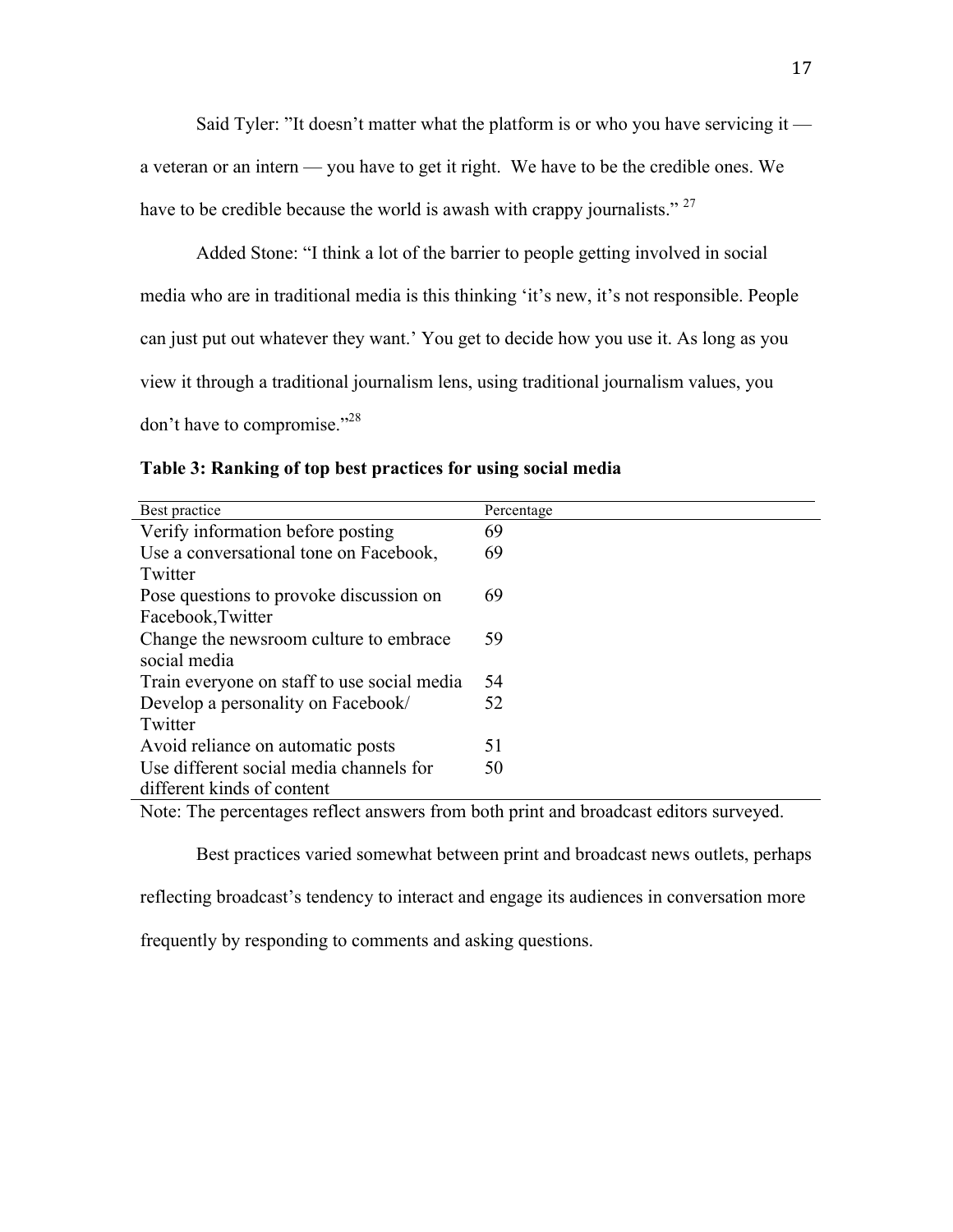| Percentage who identified activity as a best practice      | Print | <b>Broadcast</b> |
|------------------------------------------------------------|-------|------------------|
| Verify information before posting                          | 68    | 67               |
| Use conversational tone                                    | 65    | 72               |
| Pose question to provoke discussion                        | 61    | 84               |
| Train everyone on staff                                    | 46    | 70               |
| Change culture to embrace social media                     | 53    | 70               |
| Develop a personality                                      | 50    | 54               |
| Avoid reliance on automatic posts                          | 47    | 51               |
| Have top editors use it to demonstrate priority            | 47    | 43               |
| Use different social media platforms for different content | 45    | 57               |
| Require a certain frequency of posts                       | 38    | 51               |
| Avoid creating too many accounts                           | 33    | 54               |

## **Table 4: Comparison of best practices identified by print/broadcast editors**

# **Conclusion**

Trust and credibility in American news media have dropped to all-time lows. In a 2012 Gallup survey of U.S. adults, only 8 percent of respondents said they had a great deal of trust in mass media.29 Michael Skoler said social media could help news organizations rebuild trust with readers by connecting with them. He said "only the savviest of journalists are using the networks for the real value they provide in today's culture — as ways to establish relationships and listen to others."  $30$ 

This study confirms Skoler's conclusion.

Social media is not a fad. Social platforms may change or be surpassed by newly developed ones, but it's clear that audiences use social media to get news and information. Growth on social platforms is explosive. Facebook has grown from 1 million active users at the end of 2004 to 1.1 billion active users in March of 2013.<sup>31</sup>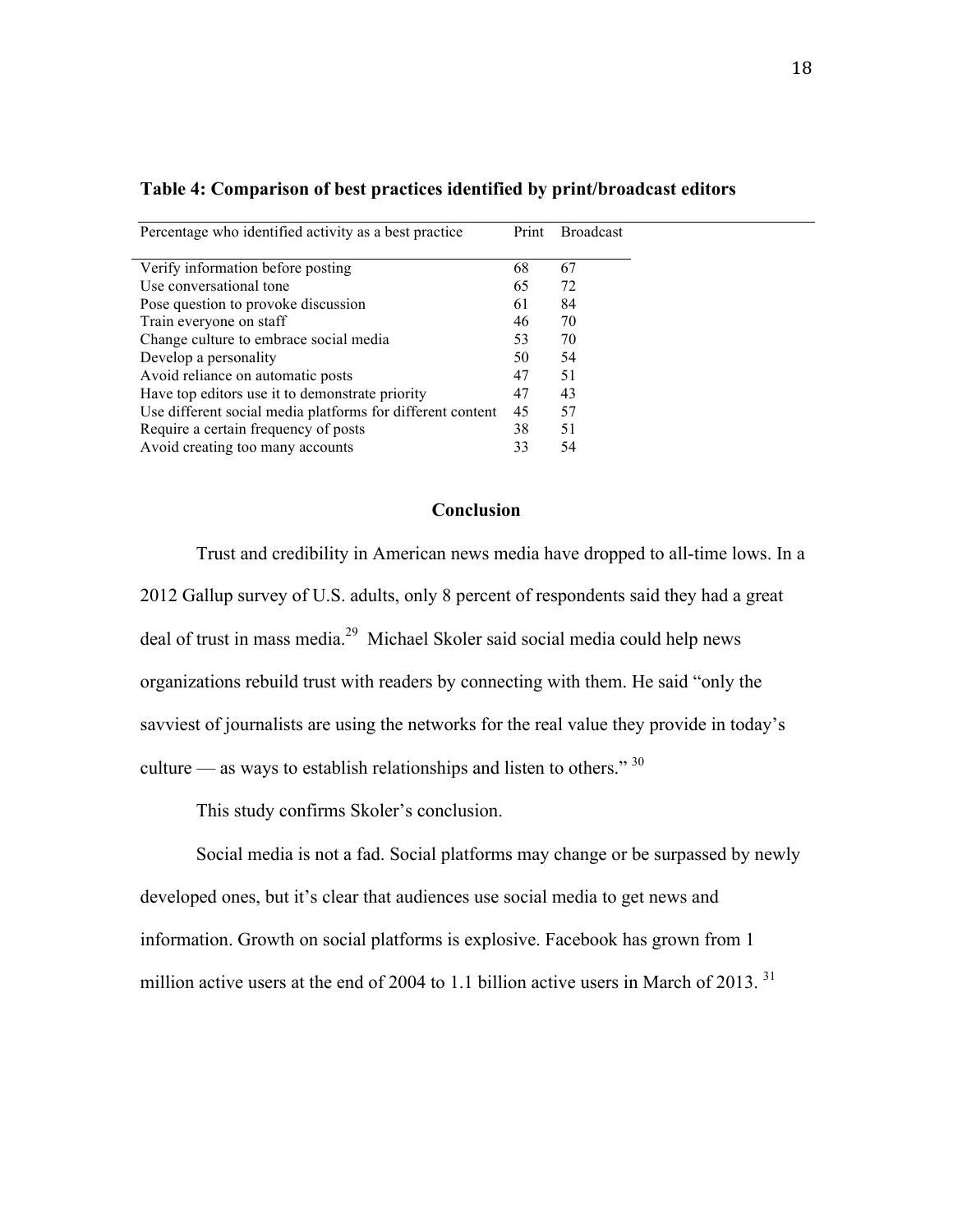Fifteen percent of online adults use Twitter. The proportion of online adults who use Twitter has quadrupled since 2010. 32 Pinterest, launched in 2010, is the fastest-growing site on the Internet with more than  $104.4$  million monthly visits.  $33$ 

News outlets recognize that social media platforms offer a new tool for both disseminating news and marketing their work. They've largely embraced Facebook and Twitter, although use of other social media platforms is much less apparent. Only 34 percent of editors in the survey said their news organizations use Pinterest, for instance. This study shows editors most frequently use social media platforms to promote their work by posting links on Facebook and Twitter. Although 91 percent of editors surveyed believe social media provide a way for their news organizations to interact with or engage audiences, few are taking full advantage of that opportunity.

Yet editors who quantify readership or audience growth most frequently cite increases in engagement with readers as a positive impact of social media use. Almost 80 percent of those editors said their staffs pose questions to provoke discussion on Facebook and Twitter.

As Tyler of the Albany Times Union put it: "If you want to be a legitimate player in the social media hemisphere, you have to interact. It's your No. 1 goal. How you interact  $\ldots$  is entirely tailored to the platform because there is no one size fits all.<sup>334</sup>

One metropolitan newspaper cited hard evidence to demonstrate social media interaction pays off with increased readership and referrals to its website. Before naming a social media editor, whose role is largely to interact with readers, the newspaper had a consistent referral rate (readers coming to its website) of 13.4 percent to 14.8 percent from social media platforms. In the initial seven months with a social media editor, who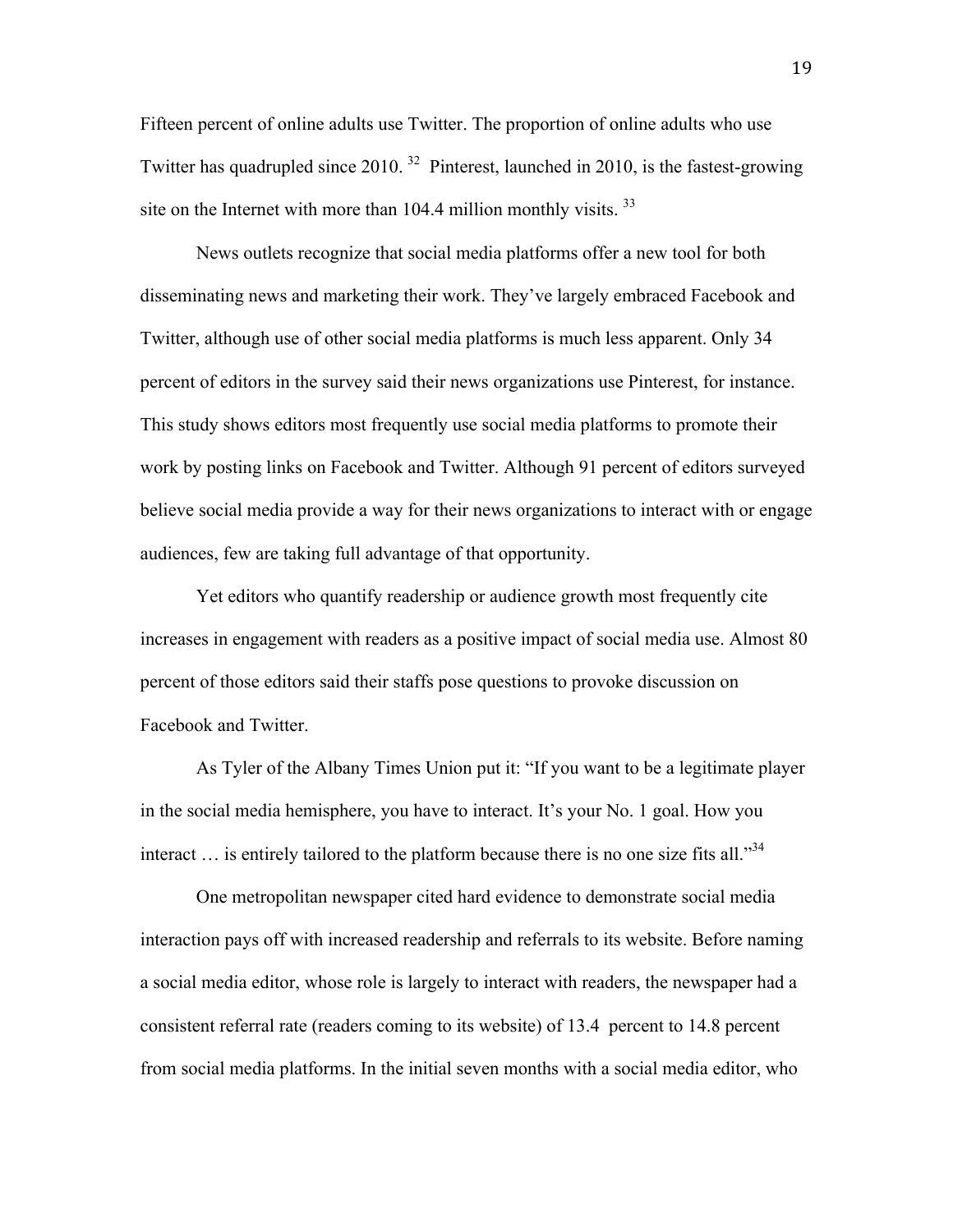also trained the entire newsroom on social media, social referrals ranged from 16.2 percent to 18.6 percent of its traffic. After adding a second dedicated social media editor and expanding its social media coverage hours, the paper's social media referrals ranged from 19.5 percent to 23.5 percent.

Yet many newspapers are not using social media as aggressively. A study by Kris Boyle and Carol Zuegner demonstrated that although newspapers are using Twitter, many were not using it effectively. Too many newspapers rely on automated Twitter feeds to provide headlines and links to published stories.<sup>35</sup>

News organizations are not capitalizing on the power to engage across all forms of social media. This study provides a starting point for editors who want to increase their social media effectiveness by adopting best practices identified by other editors. Even relatively small steps — posing questions, reacting to comments posted on Facebook or Twitter — may aid editors who want to benefit from the growing potential of social media. But more research should be done on ways to overcome barriers to engagement.

#### **Acknowledgements**

This study was made possible by a \$1,000 grant from the AEJMC Council of Industry Affiliates, Industry Research Forum. Data analysis was provided by Dr. Linda Shipley, professor of advertising and chair of the Kearns Research Center at the College of Journalism and Mass Communications, University of Nebraska-Lincoln, and by Tianyang Wen, a graduate student at the college.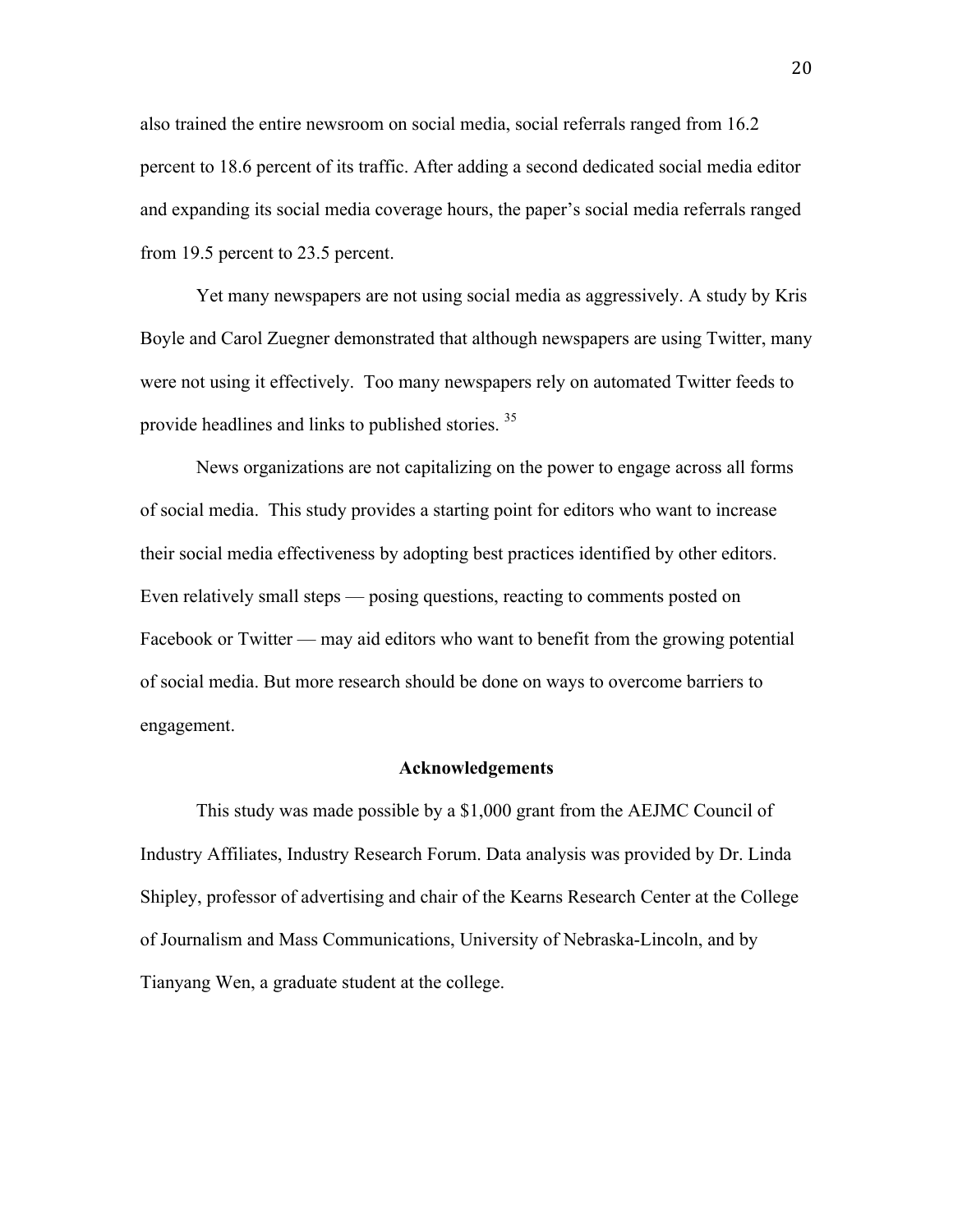#### **References**

 

5Nicolas Kristof, "The Daily Me," The New York Times, March 19, 2009,

http://www.nytimes.com/2009/03/19/opinion/19kristof.html?\_r=0

http://stateofthemedia.org/2013/special-reports-landing-page/friends-and-family-importantdrivers-of-news/

http://www.journalism.columbia.edu/news/448

<sup>10</sup> Jennifer Greer and Yan Yan, "Newspapers Connect with Readers through Multiple Digital Tools," Newspaper Research Journal 32, No. 4, (2011): 83-86

 $11$  Amy Gahran, "Social Media is Not the Enemy of Journalism, Pew Report Indicates," Knight Digital Media Center, last modified June 21, 2011,

http://archive.knightdigitalmediacenter.org/leadership\_blog/comments/20110619\_social\_media\_is \_not\_the\_enemy\_of\_journalism\_pew\_report\_indicates/

 $12$  Vadim, Lavrusik, "The Future of Social Media in Journalism," Mashable, last modified September 13, 2010, 

http://mashable.com/2010/09/13/future-social-media-journalism/

<sup>13</sup> Andreas Kaplan and Michael Haenlein, "Users of the World, Unite! The Challenges and Opportunities of Social Media," Business Horizons 53 (2010): 59-68

<sup>14</sup> Alan Mutter, "Engagement: The New Digital Metric," *Editor & Publisher*, October 13, 2011. <sup>15</sup> Joy Mayer and Reuben Stern, "A resource for newsrooms: Identifying and Measuring Audience Engagement Efforts," Reynolds Institute for Journalism, last modified Spring 2011, http://www.rjionline.org/sites/default/files/theengagementmetric-fullreport-spring2011.pdf

 $1$  "In Changing News Landscape, Even Television is Vulnerable," Pew Research Center for People & http://www.people-press.org/2012/09/27/in-changing-news-landscape-even-television-isvulnerable/

 $2$  Kenny Olmstead, Amy Mitchell, Tom Rosenstiel, "Navigating News Online. Facebook is Becoming Increasingly Important, "Pew Research Center's Project for Excellence in Journalism, last modified May 9, 2011

http://www.journalism.org/analysis\_report/facebook\_becoming\_increasingly\_important <sup>3</sup> Sree Sreenivasan. "News Orgs Take Social Media Seriously by Hiring Editors to Oversee Efforts," The Poynter Institute, last modified January 8, 2010,

http://www.poynter.org/how-tos/digital-strategies/e-media-tidbits/100113/news-orgs-takesocial-media-seriously-by-hiring-editors-to-oversee-efforts/

<sup>&</sup>lt;sup>4</sup> Alan Miller, "Turning Media Into Audience," Associated Press Media Editors, last modified September 12, 2012,

http://www.apme.com/news/102651/

 $6$  Jodi Enda and Amy Mitchell, "Friends and Family — Important Drivers of News," accessed May 10, 2013,

<sup>&</sup>lt;sup>7</sup> Alfred Hermida, Fred Fletcher, Darryl Korell, Donna Logan, "Share, Like, Recommend," *Journalism Studies* 13, No. 5-6, (2012): 821.

<sup>&</sup>lt;sup>8</sup> Alfred Hermida, Fred Fletcher, Darryl Korell, Donna Logan, "Share, Like, Recommend," *Journalism Studies* 13, No. 5-6, (2012): 819.

<sup>&</sup>lt;sup>9</sup> Bill Grueskin, Ava Seave, and Lucas Grave, "The Story So Far: What We Know About the Business of Digital Journalism," Tow Center For Digital Journalism, Columbia Journalism School, last modified May 10, 2011.